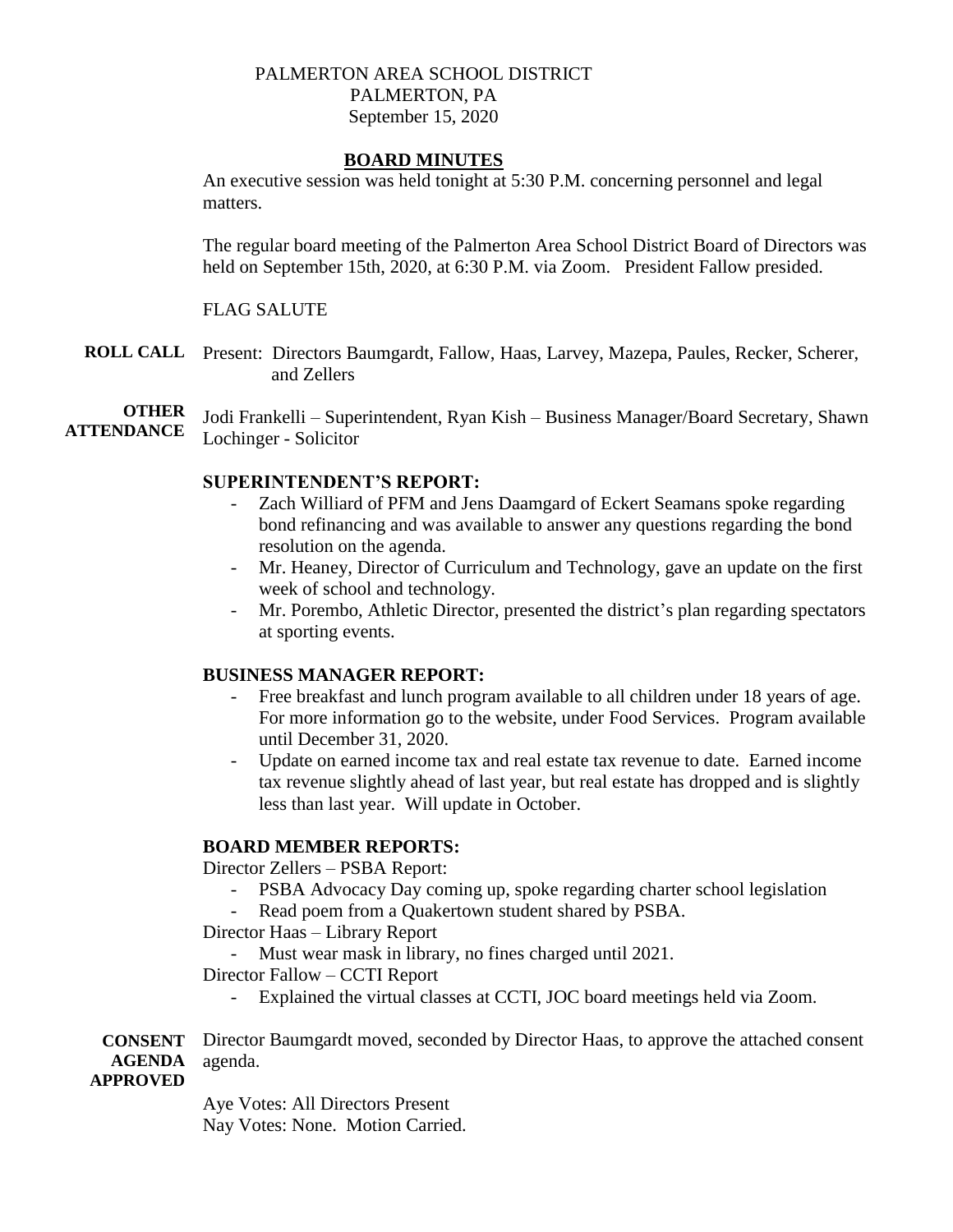#### **CONSENT AGENDA**

- **BOARD MINUTES FINANCIAL**  Approved the Board Minutes from August 18<sup>th</sup>, 2020 Approved the Board Minutes from September  $1<sup>st</sup>$ , 2020
- **REPORTS** Approved the Accounts Payable Reports

Approved the Treasurer's Reports

**ADVISERS** Approved the following advisers at S.S. Palmer and Parkside Elementary Schools for the 2020-2021 school year pending the completion of a health and safety plan:

| Monique Hofford | Sixth Sense Co-adviser | \$397 |
|-----------------|------------------------|-------|
| Deanna Iles     | Sixth Sense Co-adviser | \$397 |
| Pamela Andrews  | Yearbook               | \$780 |

Approved the following advisers at Towamensing Elementary School for the 2020-2021 school year pending the completion of a health and safety plan:

| Jodi Kocher           | <b>Student Council Co-adviser</b> | \$390 |
|-----------------------|-----------------------------------|-------|
| <b>Stacey Olewine</b> | <b>Student Council Co-adviser</b> | \$390 |
| Trisha Green          | Yearbook Co-adviser               | \$390 |
| Krystle Meglio        | Yearbook Co-adviser               | \$390 |

Approved the following advisers at the Junior High School for the 2020-2021 school year pending the completion of a health and safety plan:

| Patricia Boyd | $\cap$ T<br>ACE |  | 670/<br>$-14$<br>O. |
|---------------|-----------------|--|---------------------|
|---------------|-----------------|--|---------------------|

Approved the following club/class advisers at the High School for the 2020-2021 school year pending the completion of a health and safety plan:

| Vicki McHugh              | Aevidum                                            | \$1,185  |
|---------------------------|----------------------------------------------------|----------|
| Lyndsey Heinrich          | Art Club Co-adviser                                | \$952    |
| Miranda Allen             | Art Club Co-adviser                                | \$952    |
| <b>Robert Falkenstein</b> | Avenger (Newspaper)                                | \$3,891  |
| Craig Borland             | Class of $2021$ – Senior Class<br>Adviser          | \$1,972  |
| Dawn Burke                | Class of $2022 -$ Junior Class<br>Co-adviser       | \$691.50 |
| <b>Tammy Muniz</b>        | Class of 2022 – Junior Class<br>Co-Adviser         | \$691.50 |
| <b>Travis Fink</b>        | Class of $2023 -$ Sophomore<br>Class Co-Adviser    | \$691.50 |
| <b>Tammy Muniz</b>        | Class of $2023 -$ Sophomore<br>Class Co-adviser    | \$691.50 |
| <b>Robert Falkenstein</b> | Class of $2024$ – Freshman<br><b>Class Adviser</b> | \$1,383  |
| <b>Brent Harris</b>       | Drama Club (Fall)                                  | \$1,729  |
| <b>Michael Gombert</b>    | Environmental Club Co-<br>adviser                  | \$592.50 |
| Paul McArdle              | <b>Environmental Club Co-</b><br>adviser           | \$592.50 |